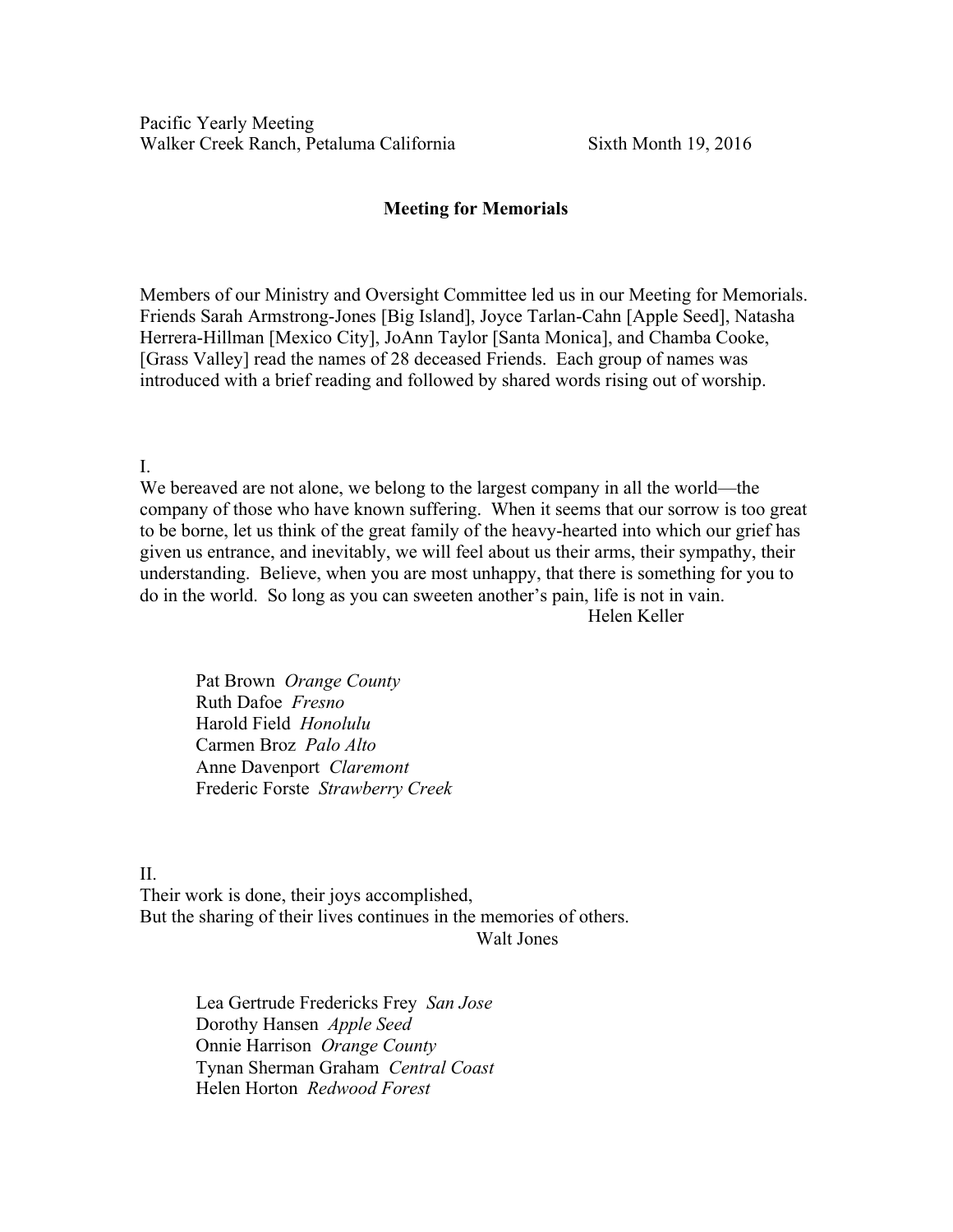III. From the Eternal Goodness

I long for household voices gone, For vanished smiles I long, But God hath led my dear ones on, And he can do no wrong.

I know not what the future hath Of marvel or surprise, Assured alone that life and death His mercy underlies.

And if my heart and flesh are weak To bear an untried pain, The bruis-ed reed He will not break, But strengthen and sustain.

No offering of my own I have, Nor works my faith to prove; I can but give the gifts He gave, And plead His love for love.

And so beside the Silent Sea I wait the muffled oar; No harm from Him can come to me On ocean or on shore.

I know not where His islands lift Their fronded palms in air; I only know I cannot drift Beyond His love and care. John Greenleaf Whittier

> John Janda *Orange County* Joseph Leonard *Davis* Jo Lillis *Chico* Bob Jolly *Berkeley* Ralph Lewis *Berkeley* Jim Mangis *Santa Barbara*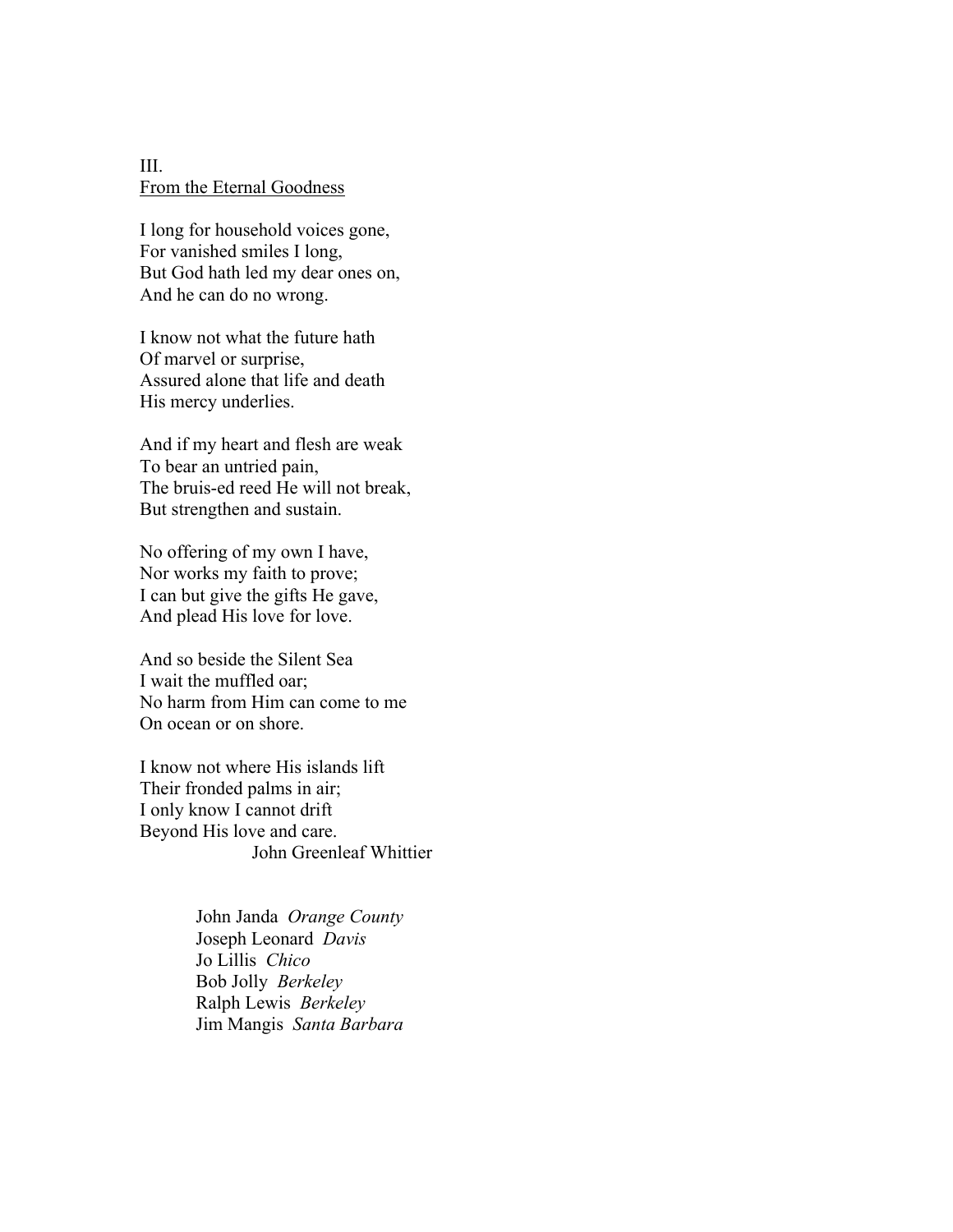IV. Birth is a Beginning

Birth is a beginning, And death a destination. But life is a journey: A going—a growing From stage to stage. From childhood to maturity And youth to age; From innocence to awareness And ignorance to knowing; From foolishness to discretion And then, perhaps to wisdom; From weakness to strength Or strength to weakness— And often, back again; From health to sickness And back, we pray, to health again From offense to forgiveness From loneliness to love, From joy to gratitude, From pain to compassion, And grief to understanding— From fear to faith; From defeat to defeat-Until, looking backward or ahead, We see that victory lies Not at some high place along the way, But in having made the journey, Stage by stage, A sacred pilgrimage. Birth is a beginning And death a destination. And life is a journey, A sacred pilgrimage— To life everlasting Rabbi Alvin I. Fine

> Jeannie Moburg *Santa Barbara* Peg Rein *Grass Valley* Debbie Schwartz *Sacramento* Hanneliesel Reeves *Mendicino* James Sakauye *Sacramento*